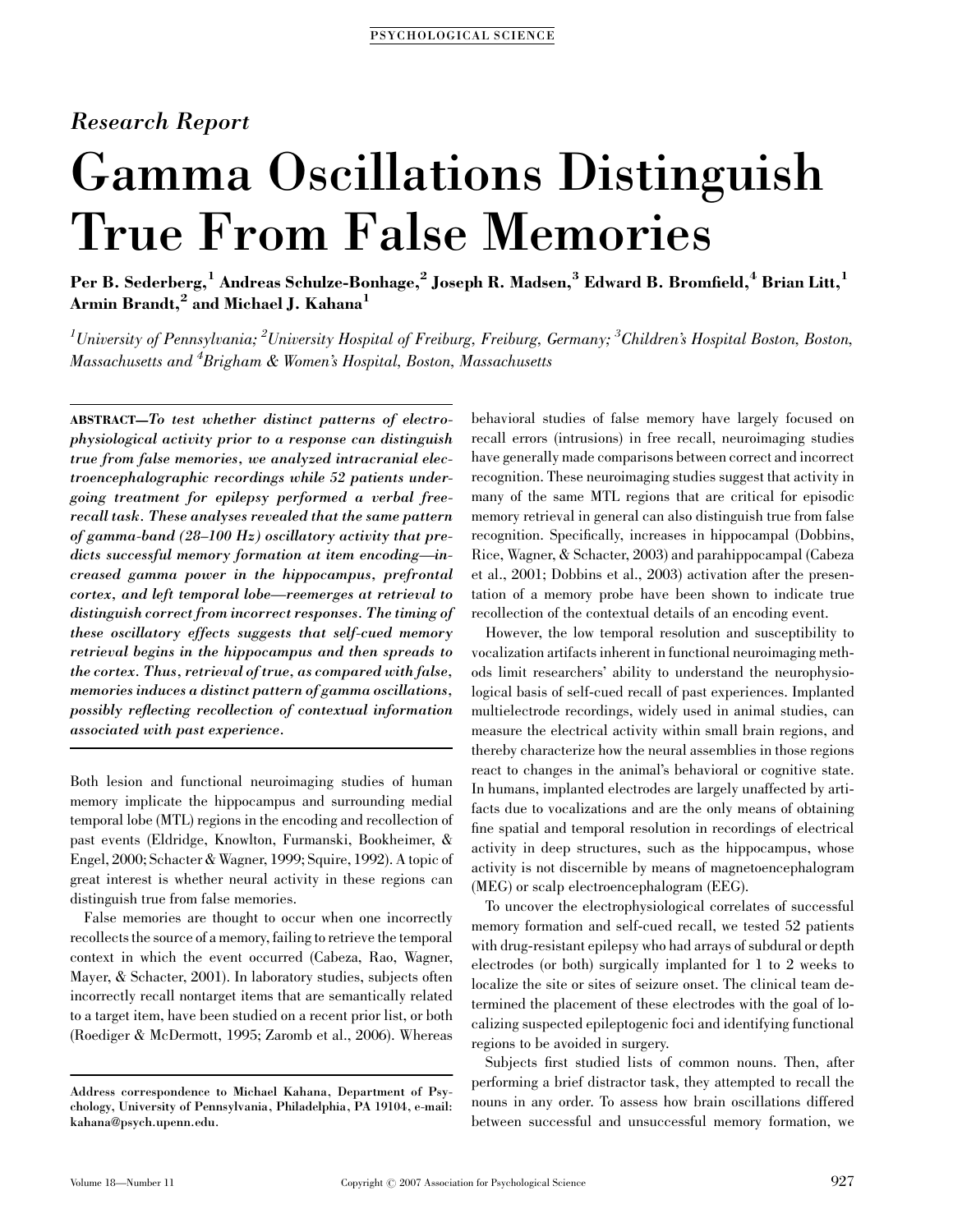compared oscillatory power during presentation of words that were subsequently recalled and words that were not subsequently recalled. To uncover differences in brain oscillations between true and false memories, we compared oscillatory power prior to correct and incorrect recalls. These comparisons were made separately at each of the 3,677 electrodes and for six distinct frequency bands: 2 to 4 Hz (delta), 4 to 8 Hz (theta), 10 to 14 Hz (alpha), 16 to 26 Hz (beta), 28 to 42 Hz (low gamma), and 44 to 100 Hz (high gamma).

#### **METHOD**

We recorded intracranial EEG from 52 patients (ages 8 to 53; 22 female, 30 male) while they studied and recalled lists of words in a delayed free-recall task. The lists were composed of 15 or 20 common nouns, chosen at random and without replacement from a pool of high-frequency words (either English or German, depending on the subject's native language). Twenty-one subjects received 20-item lists, and the remaining 31 subjects received 15-item lists. Subsets of these patients were included in prior studies of how brain activity during encoding predicts subsequent recall (Sederberg, Kahana, Howard, Donner, & Madsen, 2003; Sederberg et al., 2007).

Our research protocol was approved by the appropriate institutional review boards, and informed consent was obtained from the subjects and their guardians. More detailed methods, along with supplementary results, are available on the Web at http://memory.psych.upenn.edu/publications/.

## Data Processing

Vocal responses were digitally recorded and scored for analysis following each session (Sederberg et al., 2003, 2006, 2007). EEG signal during individual events (word presentation or retrieval) was scanned for artifacts (e.g., spikes), and an event was discarded if the kurtosis of the amplitude distribution of the signal exceeded a threshold of 5 (Delorme, Sejnowski, & Makeig, 2007). Data were notch-filtered at 50 or 60 Hz with a Butterworth filter with zero phase distortion, to eliminate electrical-line and equipment noise, and were down-sampled to 200 Hz. For all our EEG signals, we used the Morlet wavelet transform (with a wave number of 6) to compute spectral power at 46 logarithmically spaced intervals between 2 and 100 Hz as a function of time. We then log-transformed the power and downsampled it to 50 Hz.

For EEG analysis of the retrieval events, any response that occurred within 2 s of the onset of a prior response was discarded, to avoid overlap with the prior vocalization. Furthermore, any subject who did not make at least six incorrect responses was discarded from the EEG retrieval analysis. After these criteria were applied, 32 subjects remained in the retrieval analysis.

### Data Analysis

We used a Wilcoxon rank sum test for the two comparisons: between recalled and not recalled encoding events and between correct and incorrect recall events. For encoding, we tested for differences in the mean log-transformed wavelet power during the period from 0 to 2,000 ms after presentation onset. For retrieval, we tested for differences in mean log-transformed wavelet power in the 500 ms prior to a response. These comparisons were made separately for each electrode and at each frequency.

Because the large sample of electrodes provided widespread coverage of most brain regions (see Table 1 in the supplemental material available at http://memory.psych.upenn.edu/ publications/), we were able to aggregate data across both subjects and electrodes to determine if there was a statistically significant effect within a given brain region (Sederberg et al., 2007). We thus calculated between-subjects statistics within each Brodmann's area (BA), as determined with the Talairach Daemon (Lancaster et al., 2000), and for the left and right hippocampal areas, as determined by the clinical team.

To calculate the significance of the power differences aggregated across subjects for specific regions, we performed a permutation test at each electrode and combined the resulting empirical distributions across all the electrodes in each region. This permutation procedure allowed us to control for multiple comparisons while maintaining a fixed Type I error rate (Efron, 1979; Gibbons & Shanken, 1987). We considered a region to exhibit a significant aggregate effect across subjects only if at least 5 subjects contributed electrodes to that region. Finally, we determined a single significance threshold by means of the false-discovery-rate method (with  $\alpha = .1$ ), and then applied this threshold to all regions (Genovese, Lazar, & Nichols, 2002).

To determine the correlation between (a) the power differences between successful and unsuccessful encoding and (b) the power differences between correct and incorrect responses, we calculated Pearson's correlations (across all regions with electrodes from greater than 5 subjects) between the Z-transformed p values at encoding and retrieval. To test for differences between correlations of different frequency bands, we performed a Fisher's two-tailed test for the difference between two independent correlations.

#### RESULTS AND DISCUSSION

The 52 subjects recalled  $23.2 \pm 1.2\%$  of the words on each list. Of the words recalled,  $72.9 \pm 2.4\%$  were correct; the incorrect responses (intrusions) were either words from prior lists or words that were not presented (repetitions were excluded).

We found that increased gamma power in the hippocampus, left temporal lobe (BA 20, 21, 22, and 37), inferior prefrontal cortex (BA 47 and 11), and occipital lobe (BA 18 and 19) during encoding predicted whether the studied item would be subsequently recalled (Fig. 1, left column). A similar pattern of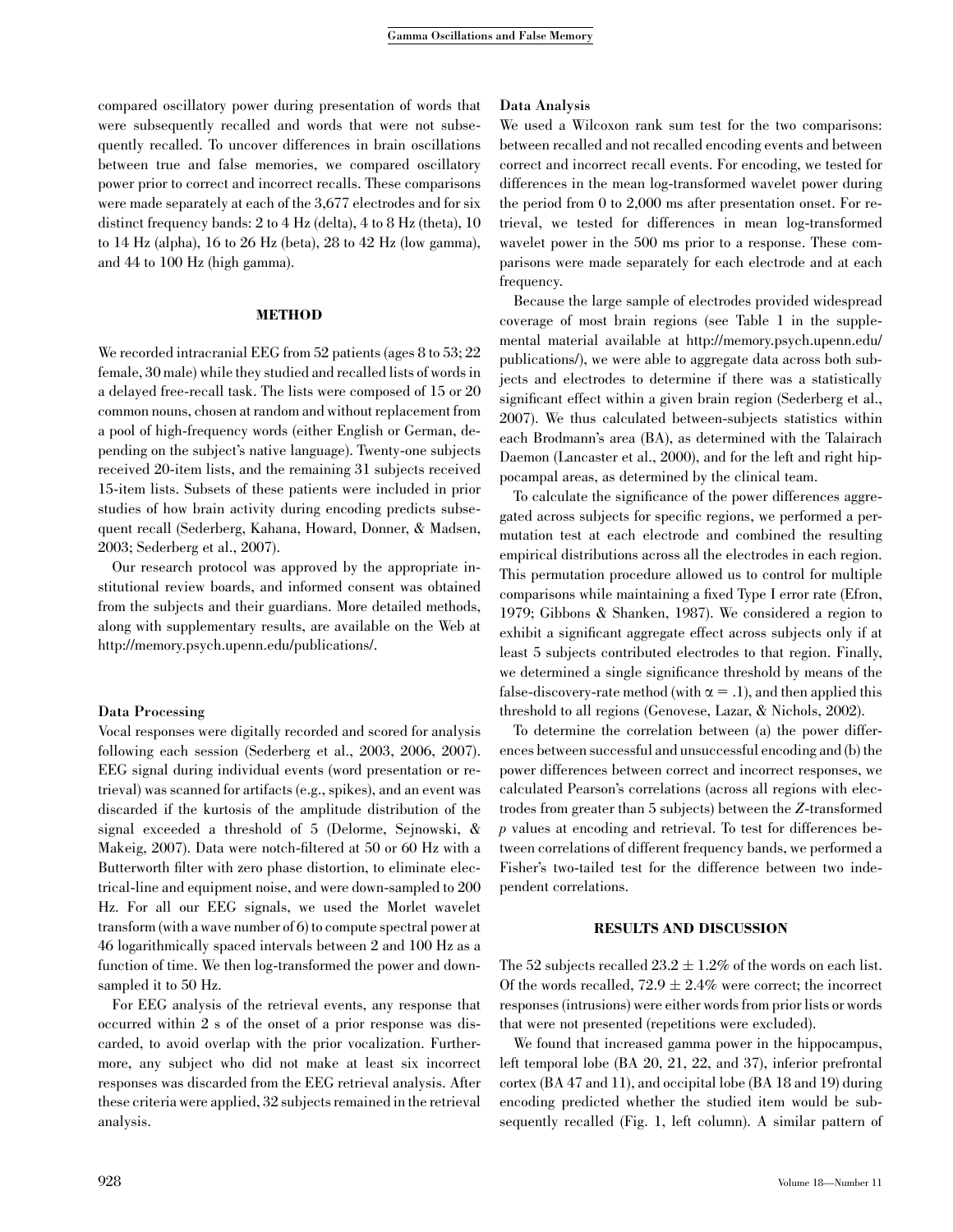increased gamma power prior to a retrieval predicted whether the recalled item was on the just-presented target list (Fig. 1, right column). Gamma power increased in the hippocampus, left temporal lobe (BA 20 and 21), and inferior prefrontal cortex (BA 47 and 11) during the 500 ms prior to correct, relative to incorrect, recalls.

We then asked whether retrieval of a target item represents a recapitulation of the perceptual and cognitive processes that took place during successful encoding (Kahn, Davachi, & Wagner, 2004; Kolers & Roediger, 1984). To answer this question, we assessed the correlation between the oscillations predicting successful encoding and the oscillations predicting correct recall across the 48 brain regions sampled. The 44- to 100-Hz high gamma band exhibited a significant positive correlation (Pearson's  $\rho = .68$ ,  $p < .0001$ ), which indicates that the gamma power associated with successful encoding of list items reemerges with the retrieval of those items. The delta and low gamma bands also exhibited reliable, but smaller, positive correlations between these two effects (delta:  $\rho = .30, p = .04;$  low gamma:  $\rho = .43$ ,  $p = .002$ ), whereas correlations in the theta, alpha, and beta bands were not statistically significant. A direct comparison of the correlations in the different frequency bands (Fisher's test for the difference between two independent correlations) revealed that the correlation in the high gamma band was significantly greater than the correlations in the delta  $(p = .0092)$ , theta  $(p < .0001)$ , alpha  $(p = .0048)$ , and beta  $(p = .0092)$ .0001) bands. Thus, more than activity in any other frequency band, gamma band activity, which was shown to be significant in the hippocampus, prefrontal cortex, and temporal lobe, accompanies both encoding and retrieval processes.

Because the placement of the electrodes was determined for clinical purposes, few subjects had electrodes in all regions of interest (in particular, the hippocampus, temporal lobe, and prefrontal cortex). Even so, we were able to harness the high temporal resolution of intracranial EEG to trace changes in power that differentiated true and false recall within individual regions. The earliest increases in gamma power differentiating correct from incorrect recall occurred in the right and left



Fig. 1. Regions exhibiting significant increases in mean power during successful (relative to unsuccessful) encoding (left column) and prior to correct (relative to incorrect) recall (right column). Areas with significant increases are shown in red, and nonsignificant regions are shown in gray. Regions containing electrodes from fewer than 5 subjects are shown in black. Each row presents results for a distinct frequency band. For each comparison, the figure shows, from left to right, a left cortical view, a brain slice through the hippocampus, and a right cortical view. The cortical views present results for regions defined in terms of Brodmann's areas; the slices present results for the left and right hippocampus. Note that fewer subjects were included in the retrieval than in the encoding analysis, giving rise to the discrepancy in regions with fewer than 5 subjects.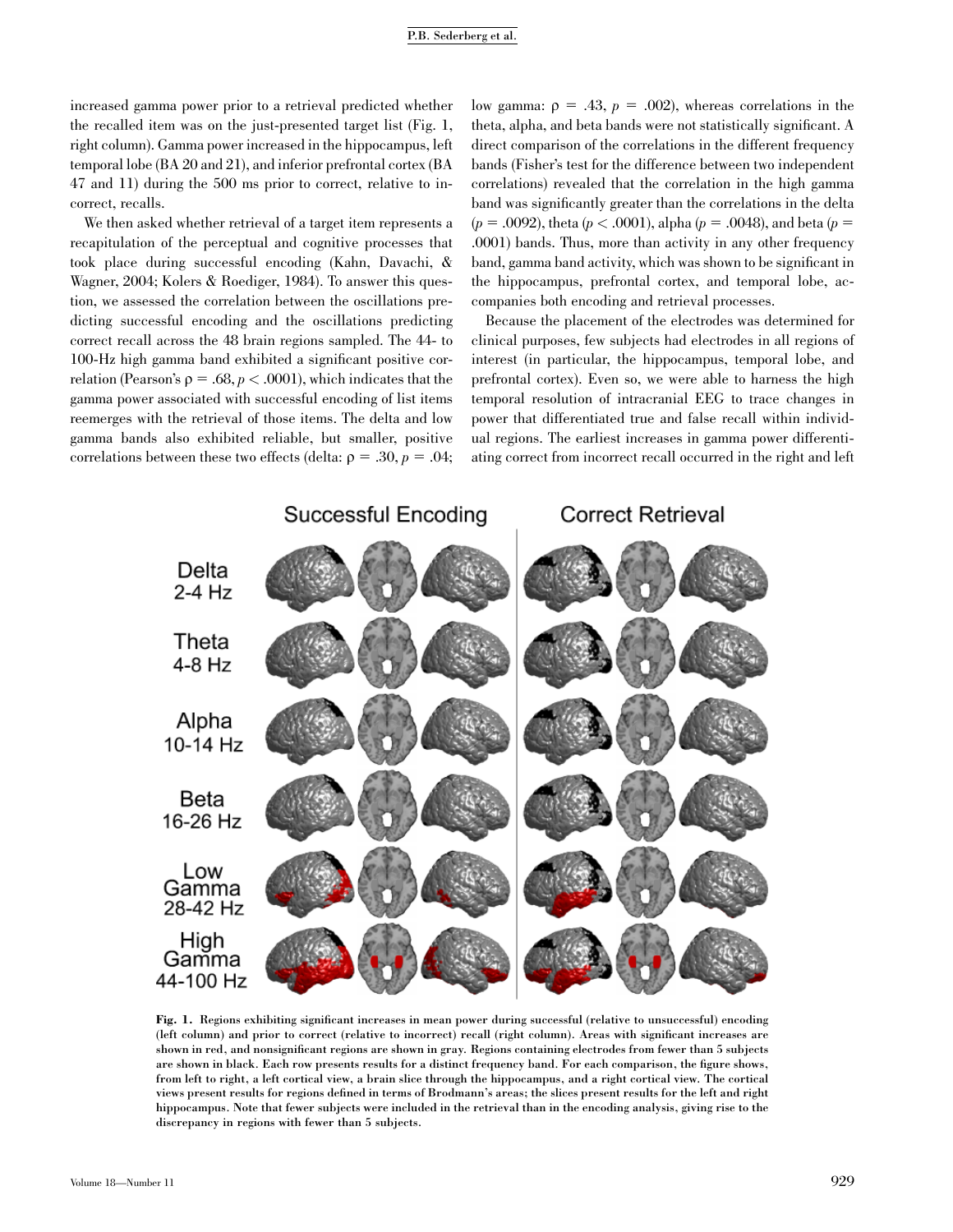hippocampus at approximately 500 ms and 400 ms prior to the response (Figs. 2b and 2a, respectively). This increase in hippocampal gamma activity was followed by increased gamma activity in the left temporal lobe and prefrontal cortex in the 250 ms prior to the response (Figs. 2c–2f). Thus, the neural activity uniquely associated with recalling an item that was present in the studied list (as compared with incorrectly recalling a nonpresented item) propagated from the hippocampus to temporal and prefrontal regions. This sequential timing of changes in gamma oscillations lends support to the hypothesis that episodic retrieval begins in the hippocampus and that neuronal activation then spreads to the cortex (Naya, Yoshida, & Miyashita, 2001).

We have shown that increased gamma oscillations immediately preceding a response distinguish true from false memories. Recall of a true memory is preceded by an increase in gamma oscillations in the hippocampus (bilaterally) and in the temporal and prefrontal cortices (primarily in the left hemisphere). The topography of the gamma-power increases predicting true recall matched the topography of the gamma-power increases predicting successful encoding. The similarity of these topographies suggests that neural mechanisms underlying successful encoding of an item into a list context reemerge at retrieval to distinguish items that actually were on the list from those that were not (Daselaar, Fleck, Prince, & Cabeza, 2006; Kahn et al., 2004; Osipova et al., 2006; Polyn, Natu, Cohen, & Norman, 2005; Slotnick & Schacter, 2004). Two recent functional magnetic resonance imaging studies have found a similar correspondence between brain activity at encoding and retrieval. Slotnick and Schacter (2004) proposed a ''sensory reactivation hypothesis'' based on their finding that visual cortical and hippocampal regions that are activated during sensory experience



Fig. 2. Time course of mean Z-transformed power for correct (solid lines) and incorrect (dashed lines) recall. Mean power was calculated in the high gamma band for six distinct regions: (a) left hippocampus, (b) right hippocampus, (c) left inferior temporal lobe (Brodmann's area, BA, 20), (d) left lateral temporal lobe (BA 21), (e) left inferior prefrontal cortex (BA 47), and (f) right inferior prefrontal cortex (BA 11). Shaded areas indicate times when the power was significantly different between conditions. Time 0 ms indicates the onset of the response vocalization.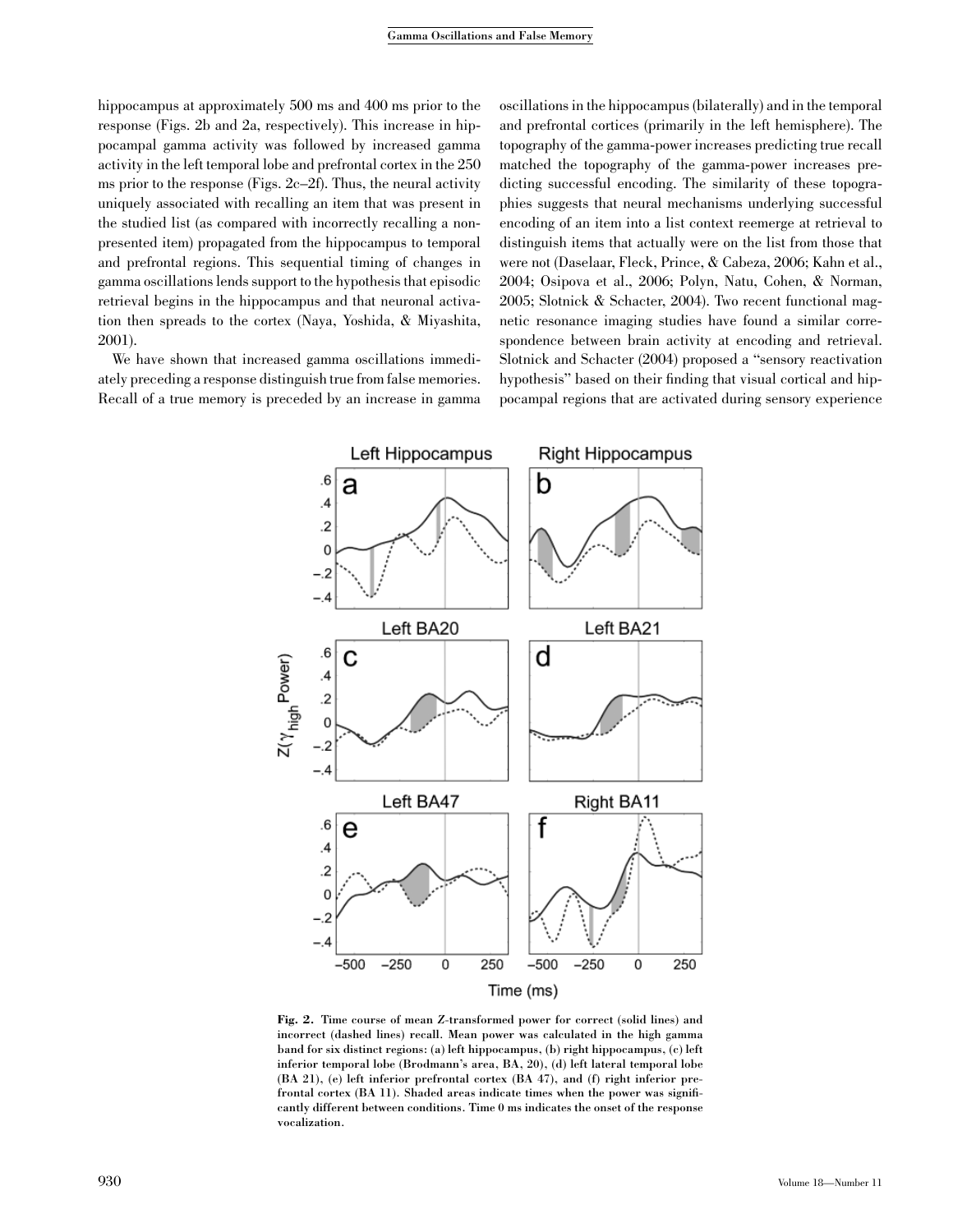show increased blood-oxygenation-level-dependent (BOLD) activation during true recognition of shapes. Similarly, in a recent free-recall study, the distributed pattern of BOLD activity associated with studying words of a particular semantic category reemerged prior to recall of words from that category (Polyn et al., 2005).

There are at least two possible basic interpretations of the increases in gamma oscillations that predicted successful encoding and correct recall. These increases may have reflected a shift in overall brain state; that is, changes in oscillatory power may accompany brain states that are conducive to memory encoding or retrieval. For example, increased gamma oscillations could be associated with increased attention or arousal, which would support both memory encoding and retrieval processes (Sederberg et al., 2006; Tallon-Baudry, Bertrand, Henaff, Isnard, & Fischer, 2005; Womelsdorf, Fries, Mitra, & Desimone, 2006). Alternatively, the observed changes in brain oscillations may have reflected item-specific memory processes (Fabiani, Stadler, & Wessels, 2000; Gonsalves & Paller, 2000; Urbach, Windmann, Payne, & Kutas, 2005). For example, an increase in gamma oscillations may indicate successful storage and also successful retrieval of a conjunctive representation of the item's semantic information and the temporal context of the list (Howard & Kahana, 2002).

Acknowledgments—We thank J. Jacobs, K. Norman, S. Polyn, and M. van Vugt for helpful comments on the manuscript. We acknowledge support from the Swartz Foundation, National Institutes of Health (Research Grants MH61975, MH062196, and MH072138), and National Science Foundation (Grant SBE0354378).

#### REFERENCES

- Cabeza, R., Rao, S.M., Wagner, A.D., Mayer, A.R., & Schacter, D.L. (2001). Can medial temporal lobe regions distinguish true from false? An event-related functional MRI study of veridical and illusory recognition memory. Proceedings of the National Academy of Sciences, USA, 98, 4805–4810.
- Daselaar, S.M., Fleck, M.S., Prince, S.E., & Cabeza, R. (2006). The medial temporal lobe distinguishes old from new independently of consciousness. Journal of Neuroscience, 26, 5835–5839.
- Delorme, A., Sejnowski, T., & Makeig, S. (2007). Enhanced detection of artifacts in EEG data using higher-order statistics and independent component analysis. NeuroImage, 34, 1443–1449.
- Dobbins, I.G., Rice, H.J., Wagner, A.D., & Schacter, D.L. (2003). Memory orientation and success: Separable neurocognitive components underlying episodic recognition. Neuropsychologia, 41, 318– 333.
- Efron, B. (1979). Bootstrap methods: Another look at the jackknife. Annals of Statistics, 7, 1–26.
- Eldridge, L.L., Knowlton, B.J., Furmanski, C.S., Bookheimer, S.Y., & Engel, S.A. (2000). Remembering episodes: A selective role for the hippocampus during retrieval. Nature Neuroscience, 3, 1149– 1152.
- Fabiani, M., Stadler, M.A., & Wessels, P.M. (2000). True but not false memories produce a sensory signature in human lateralized brain potentials. Journal of Cognitive Neuroscience, 12, 941–949.
- Genovese, C.R., Lazar, N.A., & Nichols, T.E. (2002). Thresholding of statistical maps in functional neuroimaging using the false discovery rate. NeuroImage, 15, 870–878.
- Gibbons, M.R., & Shanken, J. (1987). Subperiod aggregation and the power of multivariate tests of portfolio efficiency. Journal of Financial Economics, 19, 389–394.
- Gonsalves, B., & Paller, K.A. (2000). Neural events that underlie remembering something that never happened. Nature Neuroscience, 3, 1316–1321.
- Howard, M.W., & Kahana, M.J. (2002). A distributed representation of temporal context. Journal of Mathematical Psychology, 46, 269– 299.
- Kahn, I., Davachi, L., & Wagner, A.D. (2004). Functional-neuroanatomic correlates of recollection: Implications for models of recognition memory. Journal of Neuroscience, 24, 4172–4180.
- Kolers, P.A., & Roediger, H.L. (1984). Procedures of mind. Journal of Verbal Learning and Verbal Behavior, 23, 425–449.
- Lancaster, J.L., Woldorff, M.G., Parsons, L.M., Liotti, M., Freitas, C.S., Rainey, L., et al. (2000). Automated Talairach atlas labels for functional brain mapping. Human Brain Mapping, 10, 120–131.
- Naya, Y., Yoshida, M., & Miyashita, Y. (2001). Backward spreading of memory-retrieval signal in the primate temporal cortex. Science, 291, 661–664.
- Osipova, D., Takashima, A., Oostenveld, R., Fernandez, G., Maris, E., & Jensen, O. (2006). Theta and gamma oscillations predict encoding and retrieval of declarative memory. Journal of Neuroscience, 26, 7523–7531.
- Polyn, S.M., Natu, V.S., Cohen, J.D., & Norman, K.A. (2005). Category-specific cortical activity precedes retrieval during memory search. Science, 310, 1963–1966.
- Roediger, H.L., & McDermott, K.B. (1995). Creating false memories: Remembering words not presented in lists. Journal of Experimental Psychology: Learning, Memory, and Cognition, 21, 803– 814.
- Schacter, D.L., & Wagner, A.D. (1999). Medial temporal lobe activations in fMRI and PET studies of episodic encoding and retrieval. Hippocampus, 9, 7–24.
- Sederberg, P.B., Gauthier, L.V., Terushkin, V., Miller, J.F., Barnathan, J.A., & Kahana, M.J. (2006). Oscillatory correlates of the primacy effect in episodic memory. NeuroImage, 32, 1422–1431.
- Sederberg, P.B., Kahana, M.J., Howard, M.W., Donner, E.J., & Madsen, J.R. (2003). Theta and gamma oscillations during encoding predict subsequent recall. Journal of Neuroscience, 23, 10809– 10814.
- Sederberg, P.B., Schulze-Bonhage, A., Madsen, J.R., Bromfield, E.B., McCarthy, D.C., Brandt, A., et al. (2007). Hippocampal and neocortical gamma oscillations predict memory formation in humans. Cerebral Cortex, 17, 1190–1196.
- Slotnick, S.D., & Schacter, D.L. (2004). A sensory signature that distinguishes true from false memories. Nature Neuroscience, 7, 664–672.
- Squire, L.R. (1992). Memory and the hippocampus: A synthesis from findings with rats, monkeys, and humans. Psychological Review, 99, 195–231.
- Tallon-Baudry, C., Bertrand, O., Henaff, M.-A., Isnard, J., & Fischer, C. (2005). Attention modulates gamma-band oscillations differently in the human lateral occipital cortex and fusiform gyrus. Cerebral Cortex, 15, 654–662.